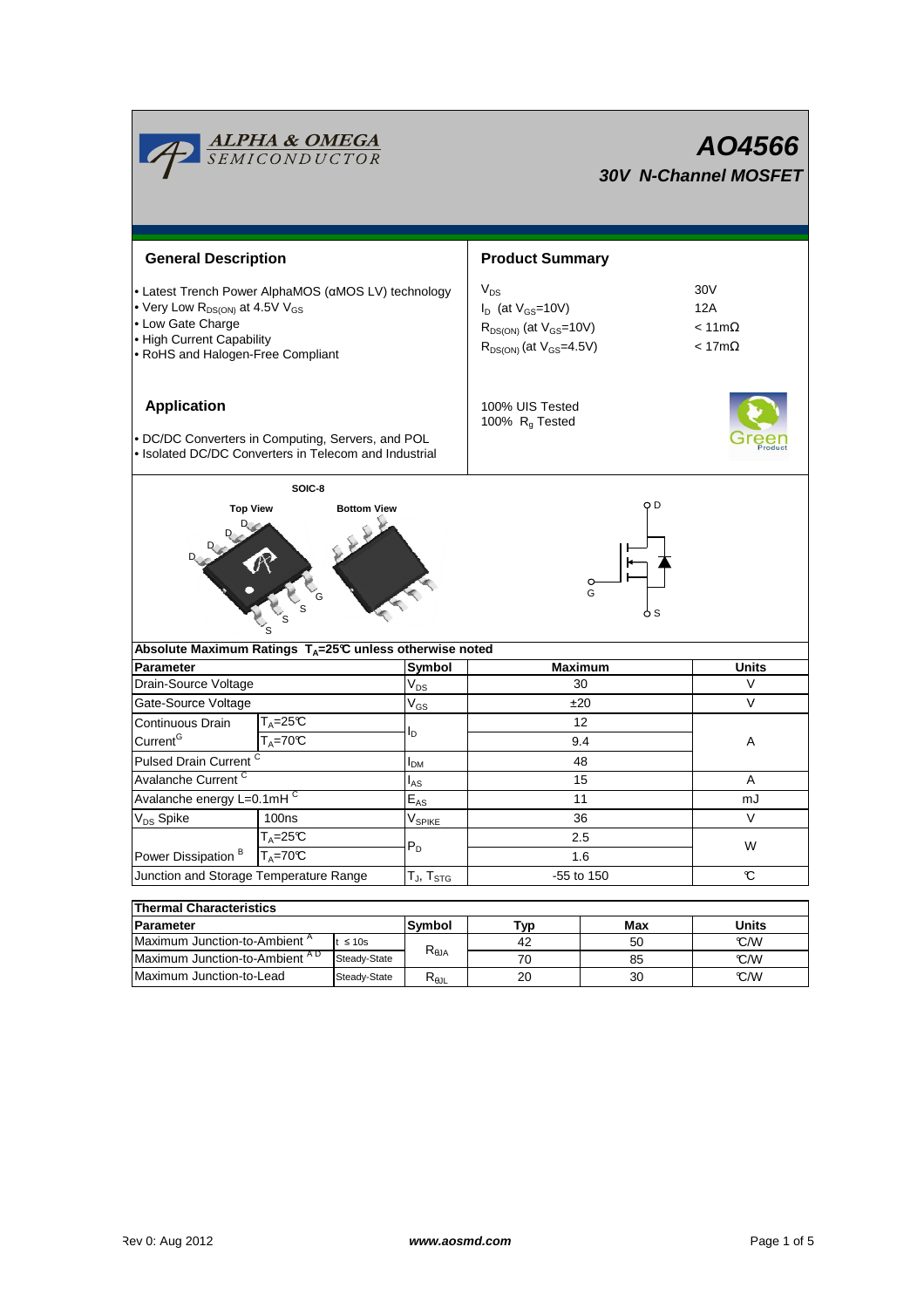

## **Electrical Characteristics (TJ=25°C unless otherwise noted)**

| <b>Symbol</b>               | Parameter                             | <b>Conditions</b>                                                                                |                          | Min | <b>Typ</b>     | Max    | <b>Units</b> |  |  |  |  |
|-----------------------------|---------------------------------------|--------------------------------------------------------------------------------------------------|--------------------------|-----|----------------|--------|--------------|--|--|--|--|
| <b>STATIC PARAMETERS</b>    |                                       |                                                                                                  |                          |     |                |        |              |  |  |  |  |
| $BV_{DSS}$                  | Drain-Source Breakdown Voltage        | $I_D = 250 \mu A$ , $V_{GS} = 0V$                                                                |                          | 30  |                |        | $\vee$       |  |  |  |  |
| $I_{DSS}$                   | Zero Gate Voltage Drain Current       | $V_{DS}$ =30V, $V_{GS}$ =0V<br>$T_{\text{J}} = 55^{\circ}C$                                      |                          |     |                | 1<br>5 | μA           |  |  |  |  |
| $I_{GSS}$                   | Gate-Body leakage current             | $V_{DS} = 0V$ , $V_{GS} = \pm 20V$                                                               |                          |     |                | ±100   | nA           |  |  |  |  |
| $V_{GS(th)}$                | Gate Threshold Voltage                | $V_{DS} = V_{GS}$ , $I_D = 250 \mu A$                                                            |                          | 1.3 | 1.8            | 2.3    | V            |  |  |  |  |
| $R_{DS(ON)}$                |                                       | $V_{GS}$ =10V, $I_{D}$ =12A                                                                      |                          |     | 9              | 11     |              |  |  |  |  |
|                             | Static Drain-Source On-Resistance     |                                                                                                  | $T_{\parallel} = 125$ °C |     | 12.5           | 15     | $m\Omega$    |  |  |  |  |
|                             |                                       | $V_{GS}$ =4.5V, $I_{D}$ =10A                                                                     |                          |     | 13.5           | 17     | $m\Omega$    |  |  |  |  |
| $g_{FS}$                    | <b>Forward Transconductance</b>       | $V_{DS}=5V$ , $I_D=12A$                                                                          |                          |     |                |        | S            |  |  |  |  |
| $V_{SD}$                    | Diode Forward Voltage                 | $IS=1A, VGS=0V$                                                                                  |                          |     | 0.72           | 1      | $\vee$       |  |  |  |  |
| I <sub>S</sub>              | Maximum Body-Diode Continuous Current |                                                                                                  |                          | 3.5 | A              |        |              |  |  |  |  |
|                             | <b>DYNAMIC PARAMETERS</b>             |                                                                                                  |                          |     |                |        |              |  |  |  |  |
| $C_{\text{iss}}$            | Input Capacitance                     |                                                                                                  |                          |     | 542            |        | pF           |  |  |  |  |
| $C_{\rm oss}$               | <b>Output Capacitance</b>             | $V_{GS}$ =0V, $V_{DS}$ =15V, f=1MHz                                                              |                          |     | 233            |        | pF           |  |  |  |  |
| $C_{\text{rss}}$            | Reverse Transfer Capacitance          |                                                                                                  |                          |     | 31             |        | pF           |  |  |  |  |
| $R_g$                       | Gate resistance                       | $V_{GS}$ =0V, $V_{DS}$ =0V, f=1MHz                                                               |                          | 1   | 2              | 3      | Ω            |  |  |  |  |
|                             | <b>SWITCHING PARAMETERS</b>           |                                                                                                  |                          |     |                |        |              |  |  |  |  |
| $Q_q(10V)$                  | <b>Total Gate Charge</b>              | $V_{GS}$ =10V, $V_{DS}$ =15V, $I_{D}$ =12A                                                       |                          |     | 9              | 12.2   | nC           |  |  |  |  |
| $Q_g(4.5V)$                 | <b>Total Gate Charge</b>              |                                                                                                  |                          |     | 4.3            | 5.8    | nC           |  |  |  |  |
| $Q_{gs}$                    | Gate Source Charge                    |                                                                                                  |                          |     | 2.2            |        | nC           |  |  |  |  |
| $\mathsf{Q}_{\mathsf{gd}}$  | Gate Drain Charge                     |                                                                                                  |                          |     | 1.7            |        | nC           |  |  |  |  |
| $t_{D(on)}$                 | Turn-On DelayTime                     | $V_{\text{GS}}$ =10V, $V_{\text{DS}}$ =15V, R <sub>i</sub> =1.25Ω,<br>$R_{\text{GEN}} = 3\Omega$ |                          |     | $\overline{4}$ |        | ns           |  |  |  |  |
| t,                          | Turn-On Rise Time                     |                                                                                                  |                          |     | 3.5            |        | ns           |  |  |  |  |
| $t_{D(off)}$                | Turn-Off DelayTime                    |                                                                                                  |                          |     | 18             |        | ns           |  |  |  |  |
| $\mathfrak{t}_{\mathsf{f}}$ | <b>Turn-Off Fall Time</b>             |                                                                                                  |                          |     | 3              |        | ns           |  |  |  |  |
| $t_{rr}$                    | Body Diode Reverse Recovery Time      | $I_F = 12A$ , dl/dt=500A/ $\mu$ s                                                                |                          |     | 9.7            |        | ns           |  |  |  |  |
| $Q_{rr}$                    | Body Diode Reverse Recovery Charge    | $I_F$ =12A, dl/dt=500A/us                                                                        |                          |     | 11.5           |        | nC           |  |  |  |  |

A. The value of R<sub>BJA</sub> is measured with the device mounted on 1in<sup>2</sup> FR-4 board with 2oz. Copper, in a still air environment with T<sub>A</sub> =25°C. The value in any given application depends on the user's specific board design.

B. The power dissipation P<sub>D</sub> is based on T<sub>J(MAX)</sub>=150°C, using  $\leq 10$ s junction-to-ambient thermal resistance.

C. Repetitive rating, pulse width limited by junction temperature  $T_{J(MAX)}$ =150°C. Ratings are based on low frequency and duty cycles to keep initialT $_{\parallel}$ =25°C.

D. The R<sub>6JA</sub> is the sum of the thermal impedance from junction to lead R<sub>θJL</sub> and lead to ambient.<br>E. The static characteristics in Figures 1 to 6 are obtained using <300μs pulses, duty cycle 0.5% max.<br>F. These curves ar 2oz. Copper, assuming a maximum junction temperature of T<sub>J(MAX)</sub>=150°C. The SOA curve provides a single pulse rating.

THIS PRODUCT HAS BEEN DESIGNED AND QUALIFIED FOR THE CONSUMER MARKET. APPLICATIONS OR USES AS CRITICAL COMPONENTS IN LIFE SUPPORT DEVICES OR SYSTEMS ARE NOT AUTHORIZED. AOS DOES NOT ASSUME ANY LIABILITY ARISING OUT OF SUCH APPLICATIONS OR USES OF ITS PRODUCTS. AOS RESERVES THE RIGHT TO IMPROVE PRODUCT DESIGN, FUNCTIONS AND RELIABILITY WITHOUT NOTICE.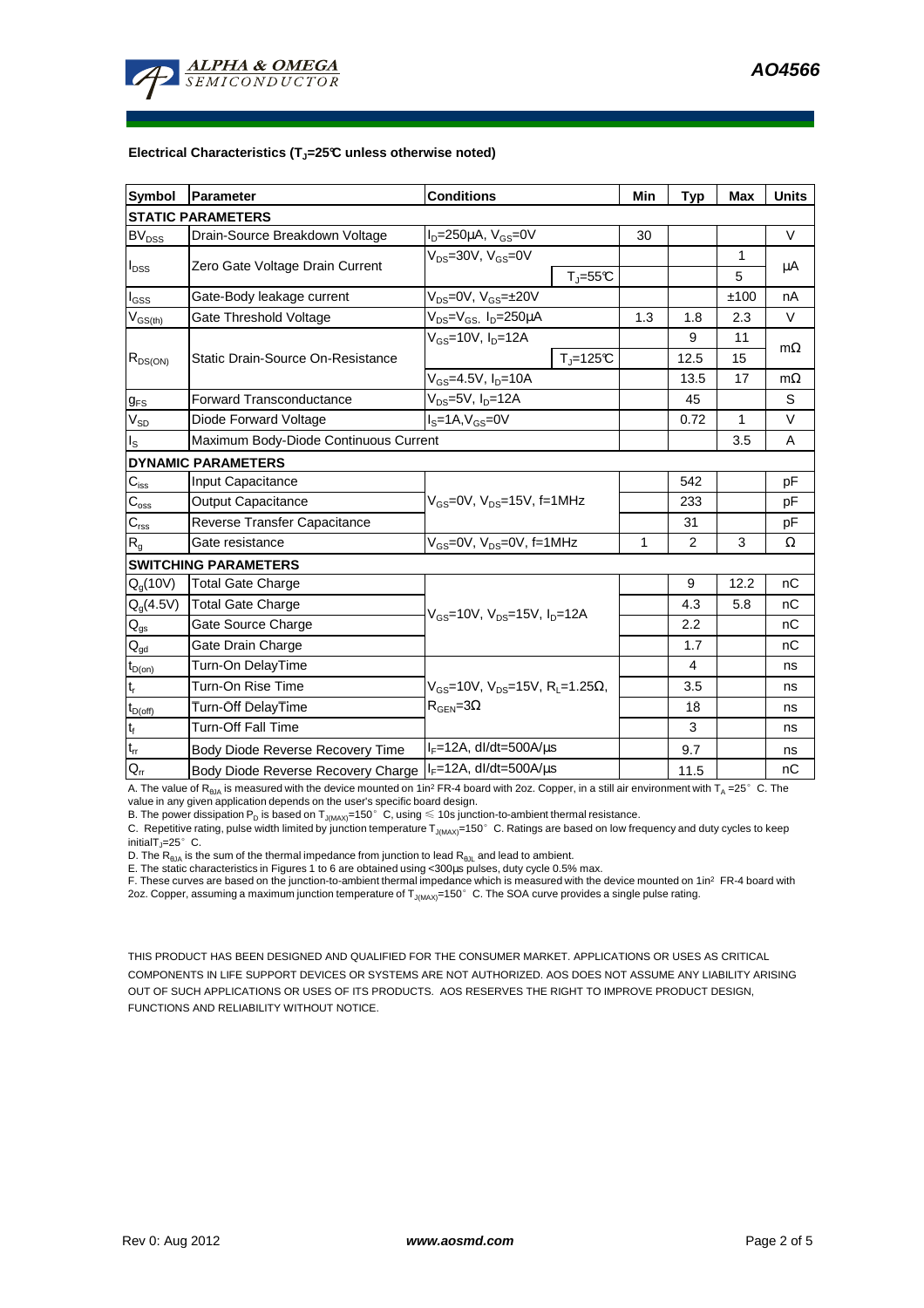

## **TYPICAL ELECTRICAL AND THERMAL CHARACTERISTICS**

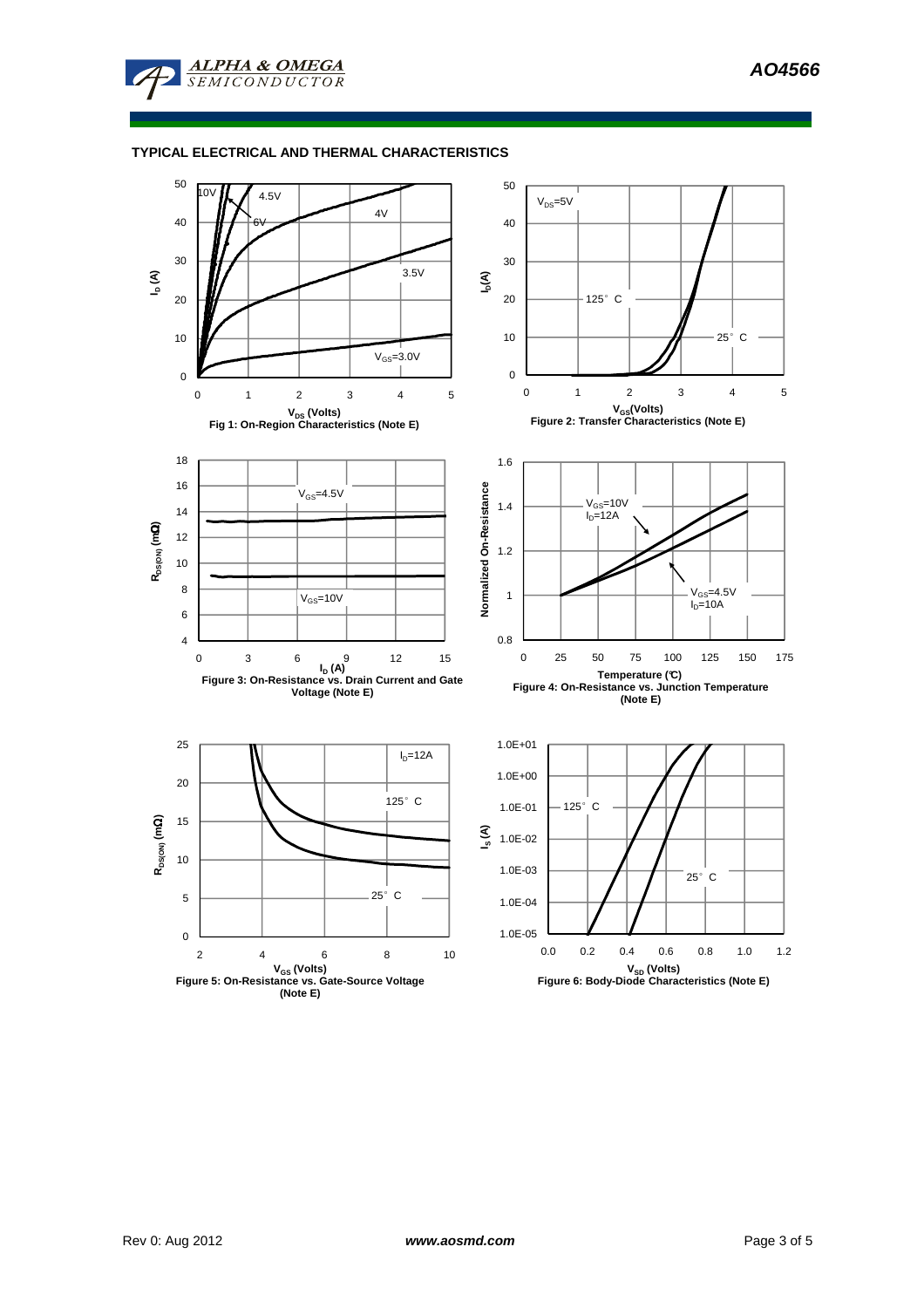**AO4566** 



## **TYPICAL ELECTRICAL AND THERMAL CHARACTERISTICS**



**Figure 11: Normalized Maximum Transient Thermal Impedance (Note F)**